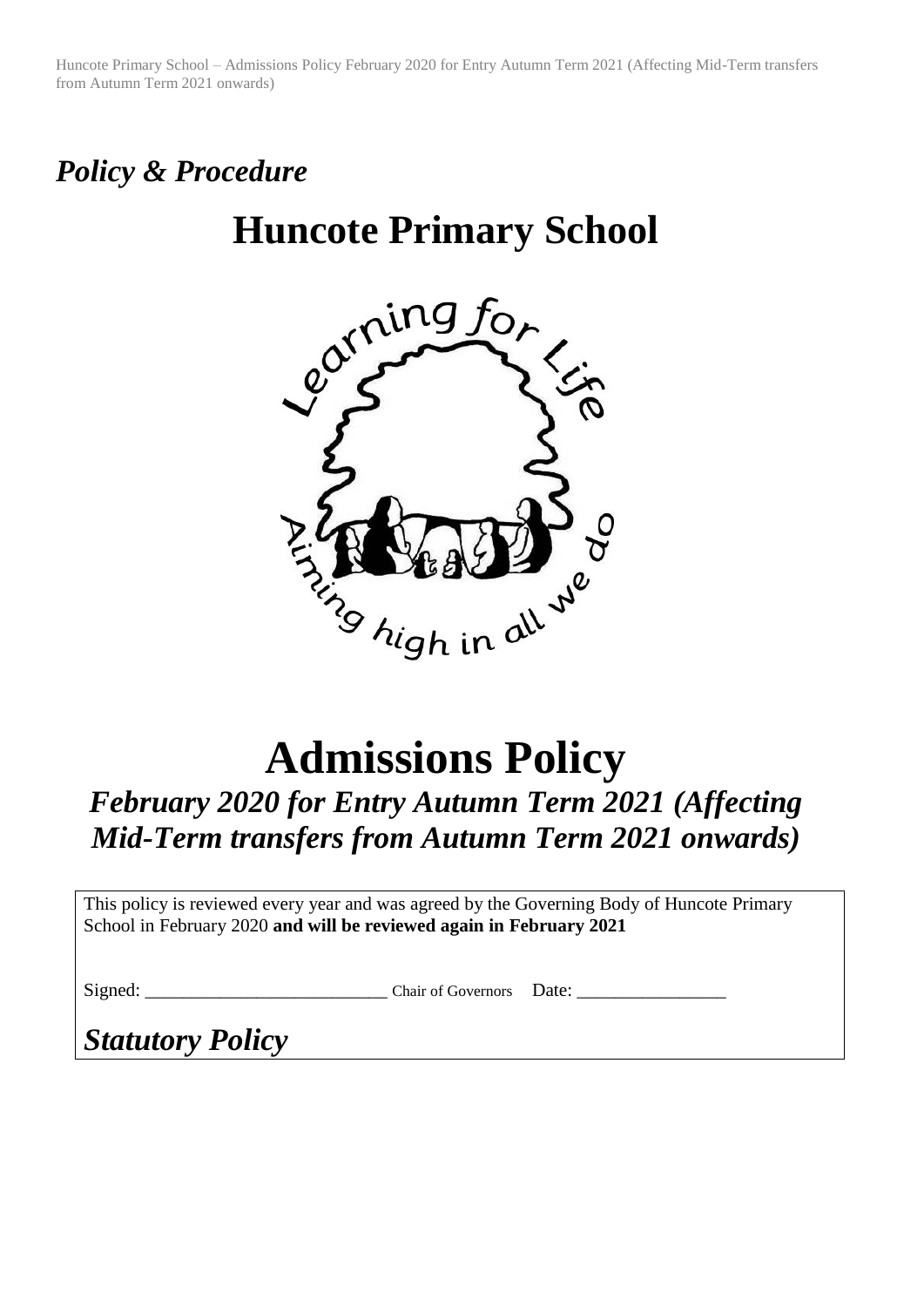#### **Huncote Primary School**

#### **ADMISSIONS POLICY & PROCEDURES**

#### (Affecting first time admissions for entry autumn 2021 and mid-term transfers from autumn 2021 onwards)

#### **CONTENTS**

| <b>Section Title</b>                                                                                           | <b>Section Numbers</b> | Page<br><b>Number</b> |
|----------------------------------------------------------------------------------------------------------------|------------------------|-----------------------|
| Purpose of the Policy                                                                                          |                        | 3                     |
| Scope of the Policy                                                                                            | $1.0 - 1.3$            | 3                     |
| Legal Position & Other Requirements: Summary                                                                   | $2.0 - 2.10$           | 3                     |
| <b>First Time Admissions</b>                                                                                   | $3.0 - 3.10$           | $\overline{4}$        |
| Infant Class Size & Exceptions                                                                                 | $4.0 - 4.2$            | 6                     |
| Admission of children below compulsory school age and deferred<br>entry                                        | $5.0 - 5.4$            | 6                     |
| Admission of children outside their normal age group                                                           | $6.0 - 6.8$            | 7                     |
| In-Year (mid-term) Transfers (all year groups) whether in-catchment or $ 7.0 - 7.4$<br>not                     |                        | 8                     |
| <b>Processing Parental Preferences</b>                                                                         | $8.0 - 8.2$            | 8                     |
| Priority Criteria for Entry Autumn 2021 Admissions and Mid-term<br>Applications during 2021/2022 Academic Year | 9.0                    | 9                     |
| Tiebreaker                                                                                                     | 9.1                    | 11                    |
| Children Who Move Out of or Into the Catchment Area including Late<br>and or Mid-Term Applications             | $10.0 - 10.3$          | 11                    |
| Withdrawal of places                                                                                           | 11.0                   | 11                    |
| Mid-term Applications                                                                                          | $12.0 - 12.2$          | 11                    |
| Appeals (including class size appeals)                                                                         | $13.0 - 13.2$          | 12                    |
| Second Applications (Further Appeals)                                                                          | $14.0 - 14.2$          | 12                    |
| Errors                                                                                                         | $15.0 - 15.1$          | 13                    |
| <b>Exceeding the Admission Number</b>                                                                          | $16.0 - 16.5$          | 13                    |

 $\overline{1}$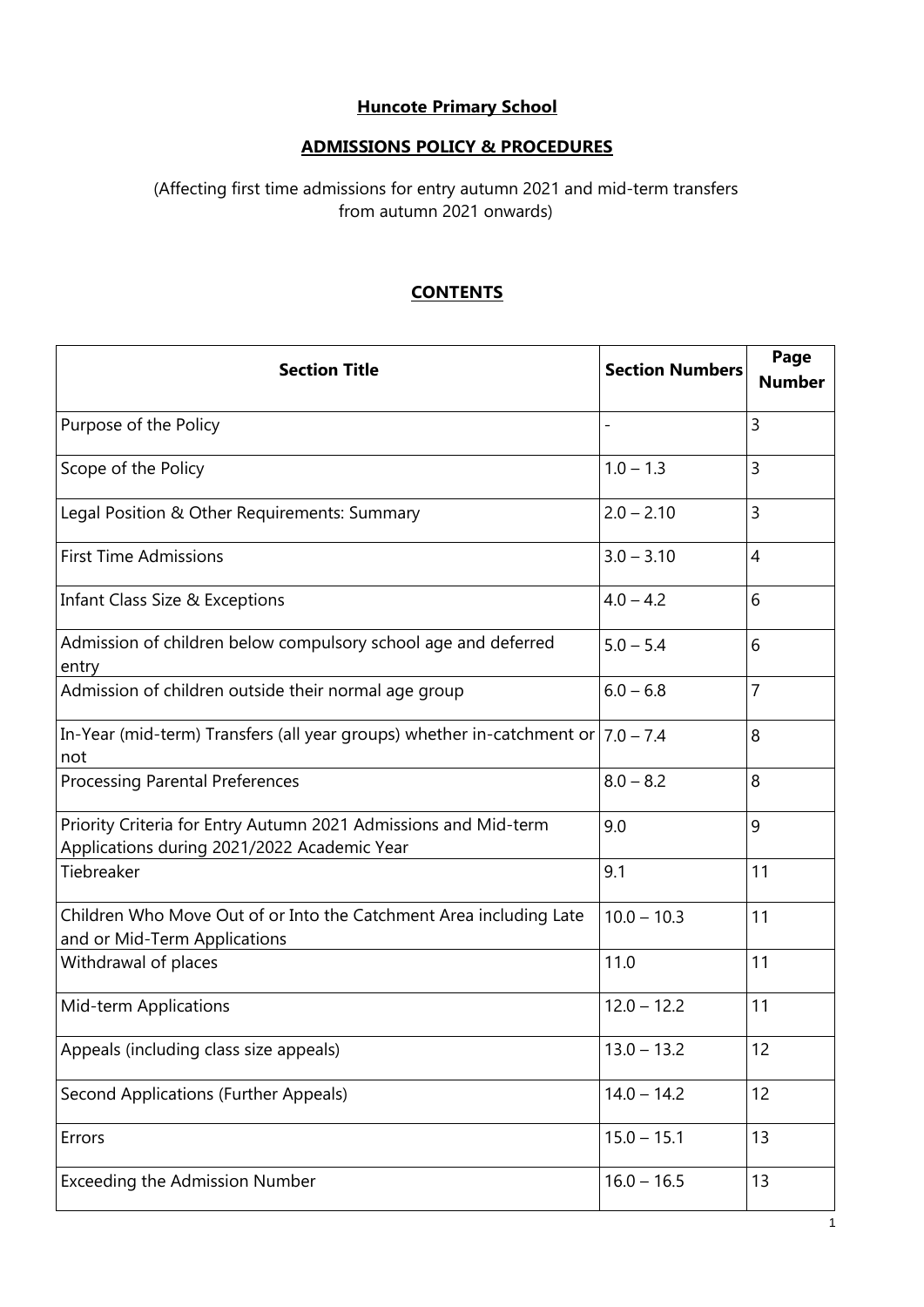| <b>Miscellaneous:</b>                                                                                                           |                 |    |
|---------------------------------------------------------------------------------------------------------------------------------|-----------------|----|
| Catchment Area Definition and How to Find Out the Catchment   17.0 - 17.2<br>$\bullet$<br>Area School for Your Home Address     |                 | 14 |
| Areas of Dual / Multiple Catchment Entitlement<br>$\bullet$                                                                     | 17.3            | 14 |
| Determining Home Address/Parental Proof of Residence                                                                            | 17.4            | 14 |
| Clarification of home address where the family's current address 17.5<br>$\bullet$<br>is deemed temporary or multiple addresses |                 | 15 |
| Oversubscription Lists<br>$\bullet$                                                                                             | $17.6 - 17.9$   | 15 |
| Circumstances in which an application might be refused -<br>Children with challenging behaviour and twice Excluded Pupils       | $17.10 - 17.14$ | 16 |
| Children with Education Health and Care Plans (EHCP) (Special<br>$\bullet$<br>Educational Needs & Assessment SENA)              | 17.15           | 16 |
| <b>Children from Overseas</b><br>$\bullet$                                                                                      | $17.16 - 17.17$ | 16 |
| Acceptance or Refusal of Offers; Withdrawal of Places or Offers<br>$\bullet$<br>of Places                                       | $17.18 - 17.20$ | 17 |
| Children with Split Residence<br>$\bullet$                                                                                      | $17.21 - 17.23$ | 17 |
| Children of UK Services Personnel and other Crown Servants                                                                      | $17.24 - 17.26$ | 17 |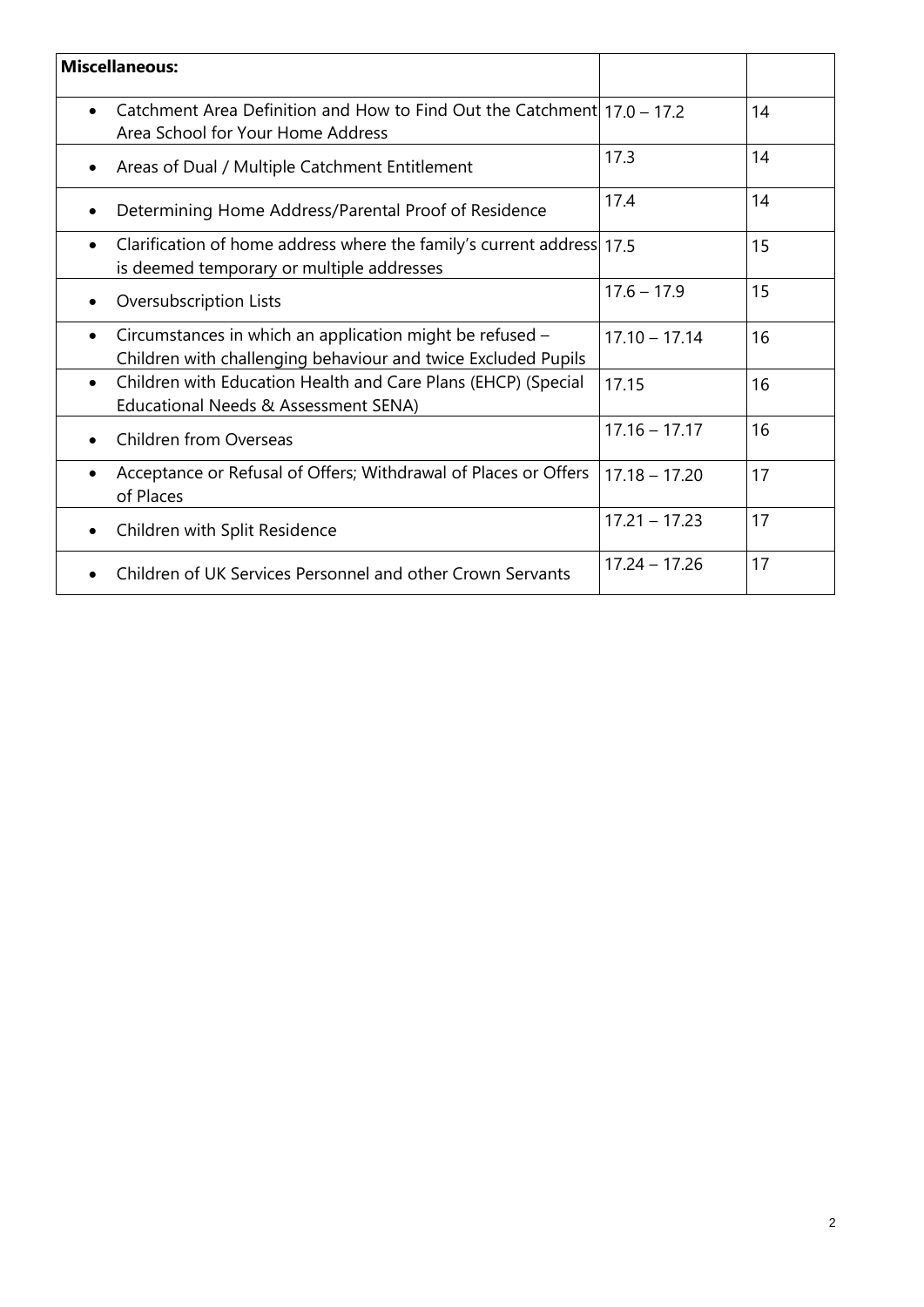#### **Purpose of the Policy**

This policy sets out the admission arrangements for the purposes of allocating school places at Huncote Primary School in an open and fair way.

#### **Scope of the Policy**

1

- 1.0 This policy sets out the admission arrangements that will apply to any applications for admission to Huncote Primary School.
- 1.1 For the purposes of this policy, parents and carers are collectively referred to as parents, which includes but is not limited to natural parents, those who have day-to-day care of a child and/or parental responsibility.
- 1.2 Where one parent objects to a school application made by the other parent, to prevent the application from being processed, the Leicestershire County Council School Admissions Service will require a court order. In such circumstances, the application will be paused for seven days (following a letter from a solicitor confirming a court order request has been submitted) to allow the objecting parent time to obtain the court order.
- 1.3 Leicestershire County Council (the council) will endeavour:
	- $\sim$  where possible to give priority for a place to those living in the school's catchment area (dependent on the parent applying at the appropriate time);
	- $\sim$  to give entitlement to a place in the preferred school if there is room;
	- $\sim$  to give entitlement to be considered according to the same priority criteria as other children where the preferred school is oversubscribed. The application will be determined in accordance with the priority criteria, where oversubscribed.

#### **Legal Position & Other Requirements: Summary**

- 2.0 Huncote Primary School is its own admissions authority and it must determine (confirm) its admission arrangements for subsequent academic years by 28 February following a formal consultation as prescribed in the National School Admissions Code.
- 2.1 In preparing its admission arrangements, Huncote Primary School adheres in full to the requirements and arrangements surrounding consultation and determination detailed within the School Admissions Code. Where any changes to admission arrangements are proposed, Huncote Primary School will undertake a minimum 6–week consultation period between 1 October and 31 January. Parents, schools and local groups with an interest in the local area must be consulted. Consultation is only required to take place every seven years if the admission arrangements have not materially changed since the previous consultation.
- 2.2 The council is required to co-ordinate applications for all residents in its area. To this purpose it has an approved scheme for co-ordination which is published on its website and Huncote Primary School will participate in full with the scheme.<sup>1</sup>

 $1$  Co-ordination includes applications for first-time admission, transfer at the normal year of entry for Huncote Primary School, not mid-term (in-year) applications.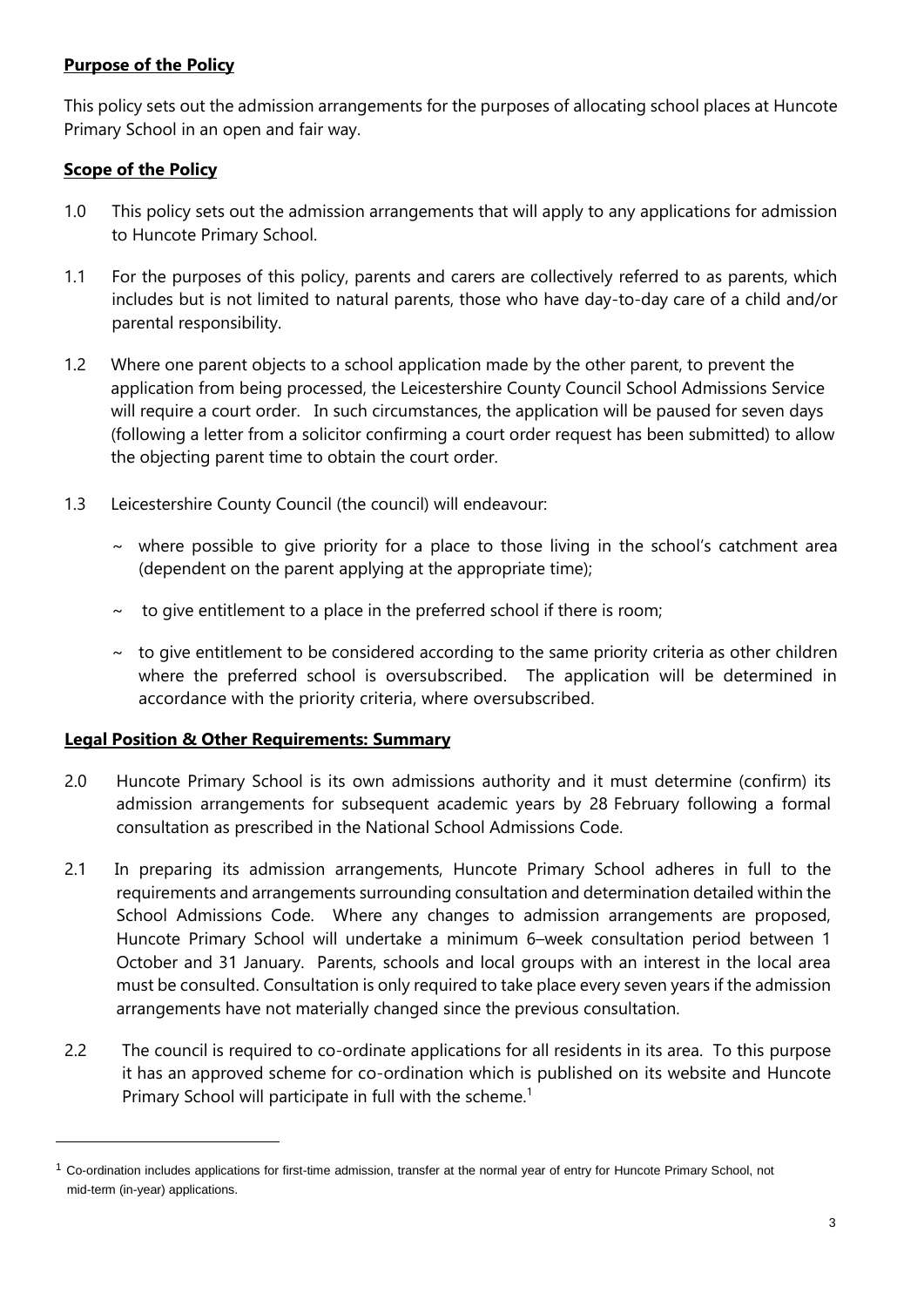- 2.3 The council has a duty to provide school places for all pupils resident in its area. The council achieves this by giving high priority to catchment area children and by allowing parental preference wherever possible.
- 2.4 Parents have a right to express a preference for a school place, including where the child has an Education, Health and Care Plan. Parents must ensure their children receive suitable full-time education by attendance at school or otherwise; they are not obliged to do this before the child has reached compulsory school age.
- 2.5 Compulsory school age is from the term immediately following a child's 5th birthday, which means:
	- $\sim$  a child turning 5 between 1 September and 31 December must start school no later than from the start of the spring term (January);
	- $\sim$  a child turning 5 between 1 January and 31 March must start school no later than from the start of the summer term (April);
	- $\sim$  a child turning 5 between 1 April and 31 August must start school no later than the following autumn term (September).
- 2.6 Huncote Primary School has an admission number relevant to normal points of entry, ie reception, with careful consideration being given to the relationship between admission limits and infant class size requirements. Huncote Primary School's admission number is 28.
- 2.7 Huncote Primary School will only admit children up to the admission number except in certain limited circumstances (see Section 4 and 16) and will ordinarily consider that anything over and above that number would be prejudicial to the efficient education and/or efficient use of resources.
- 2.8 Huncote Primary School must allocate any places according to objective and transparent criteria. Where the admission number has not been reached, Huncote Primary School will allocate a place at the school, except where paragraphs 17.10 regarding twice excluded pupils (reception aged children would be exempt) and 17.11 regarding children being considered under the fair access protocol apply.

The local authority Fair Access Protocol ensures that identified, vulnerable children who are not on a school roll are found a school place quickly and fairly, so that the amount of time they are out of school is kept to the minimum. The protocol also makes sure that all schools and academies admit their fair share of vulnerable children.

- 2.9 Parents who have their application refused have a right to appeal to an Independent Appeal Panel. The decision of an Independent Appeal Panel is binding on parents, the council and the governing board of the school.
- 2.10 The law requires that children with an Education Health and Care Plan (EHCP) that names a school in their plan are allocated the place and are not subject to conditions set out within this policy.

#### **First Time Admissions**

3.0 For first time admission, applications for a school place must be made by the relevant closing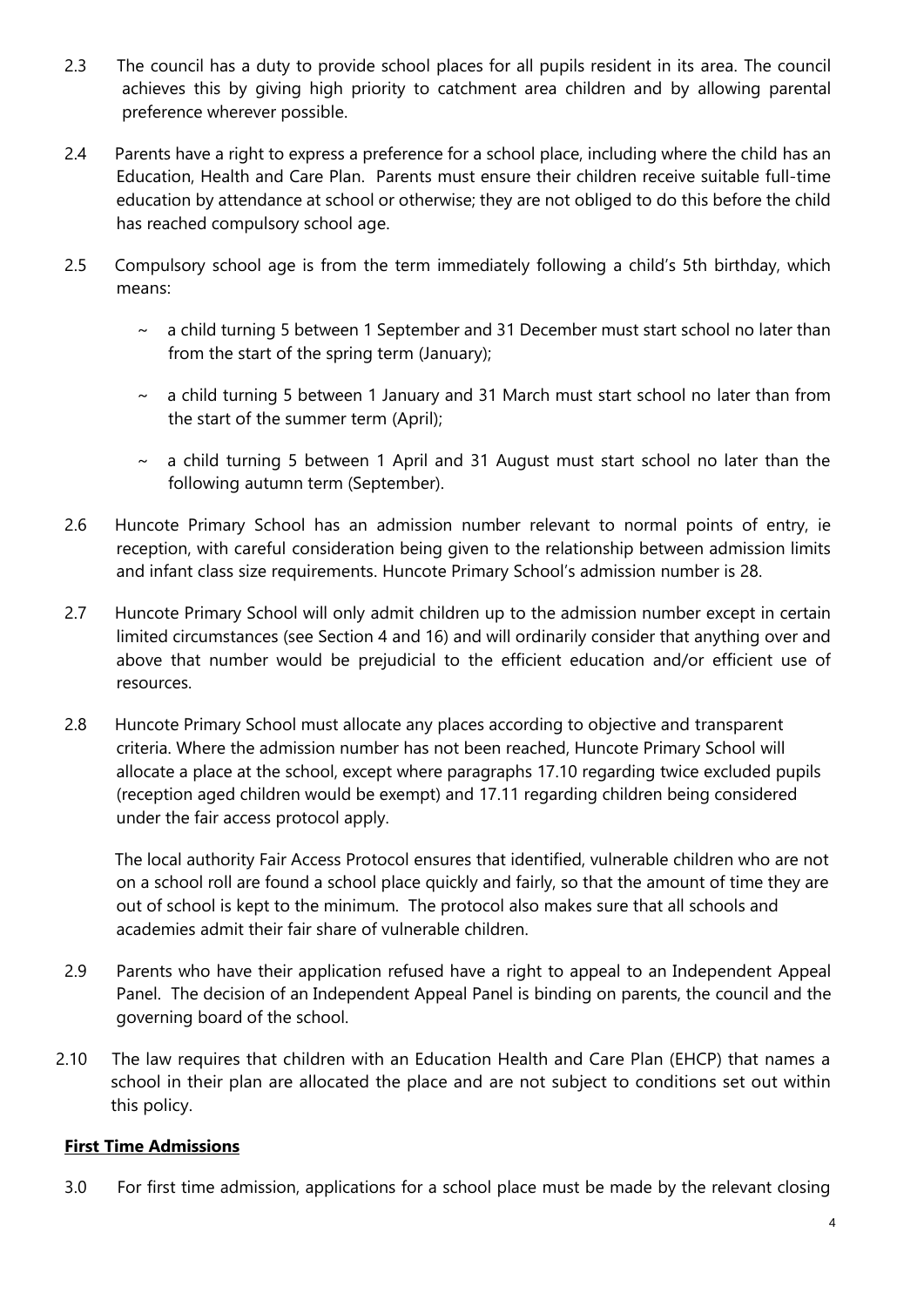date during the academic year (between 1 September and 31 August) in which the child turns four, even if the child will not be of compulsory school age in September when they start school. Parents can elect for children not to attend school at the start of the autumn term – for further information see section 5 to defer their child's start of school or see section 6 regarding delaying admission to the following academic year.

- 3.1 Parents living in Leicestershire must apply to the council for a school place. The best way to apply is by applying online through the **council['s website](https://www.leicestershire.gov.uk/education-and-children/schools-colleges-and-academies/school-admissions)**, however paper copies of the application form can be requested from the Customer Service Centre by calling 0116 305 6684.
- 3.2 Parents that do not live in Leicestershire, but are seeking a school place at a school within the area, can do so by applying through their home local authority. Those applications will be forwarded to the council for processing, in accordance with the co-ordinated admissions scheme (please see the council's website for a copy of the co-ordinated scheme).
- 3.3 All applications received by the closing date of 15 January will be considered first. Where there are more applications than places, these will be ordered in accordance with the approved priority criteria (see section 9). All late applications received after the closing date will receive the lowest priority and will be considered after those that have been received on time. In exceptional circumstances, late applications may be considered as on time where the parent is able to evidence the reason for lateness was beyond their control, ie children in care, forced re-location, new school opening etc. However, late applicant families who are already resident within the catchment area and have moved to another address within catchment will not be excepted children and will not be offered a place at the catchment school in those circumstances, if it is full.

Applications received beyond 4 weeks post-closing date cannot be considered under exceptional grounds, as it is too late to add them to the process and will be considered as a late application.

- 3.4 For those parents that live in Leicestershire, the council will confirm decisions for applications from the national offer date, 16 April, or on the next available working day if 16 April falls on a weekend/bank holiday.
- 3.5 For those parents that do not live in Leicestershire, the council will confirm decisions to the relevant home local authority who will in turn inform parents of the council's decision.
- 3.6 Places will be allocated up to the admission number. Where there are more applications than places, applications will be determined in accordance with Huncote Primary School's priority criteria (see section 9).
- 3.7 The council's decision will either be to offer a place at a school or refuse the place because: the school is full or because admission would breach the infant class size limit (in an infant or primary school see section 4). A refusal letter will also explain to the parent their right to appeal – for further information on appeals see section 13.
- 3.8 The majority of admissions to reception to all infant and primary schools is the September immediately following a child's fourth birthday (ie all children who have turned 4 before 31 August).
- 3.9 For the avoidance of doubt, and in compliance with the relevant regulations, an infant child (ie Foundation Stage, Year 1 or Year 2) who moves into a school's area after initial allocation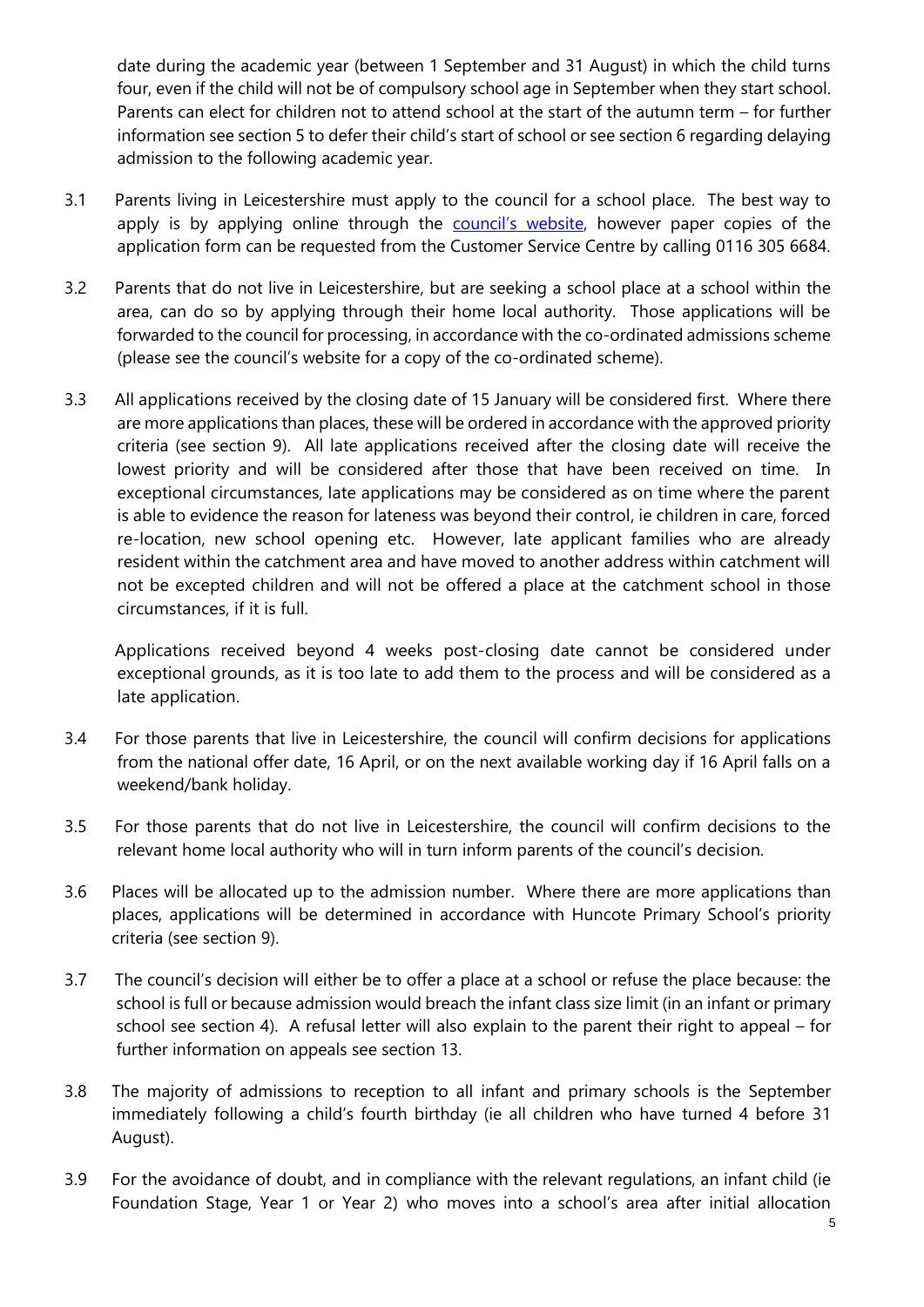decisions have been made and applies for a catchment place, will not be offered a place in their catchment school if the admission number has already been reached and the class to which they would be admitted will already contain 30 children and there is an alternative school with space available in the relevant year group within 2 miles walking route of the home address.

3.10 Where an infant child moves into a catchment area and applies for the catchment school, and there is no other available school with places within 2 miles walking route of the home address, they will be an excepted pupil in the catchment school and may be offered a place at that school without breaching the infant class size rules. The council may require parents to provide proof of residence – see section 17.4 for more information.

#### **Infant Class Size & Exceptions**

**.** 

- 4.0 Infant classes (Foundation Stage, Year 1 and Year 2) must not exceed 30 children per teacher<sup>2</sup> and applications for year groups which would cause that number to be exceeded will be refused. That includes where admission would cause the infant class size limit to be breached in the future.
- 4.1 There are a number of exceptions where children will not count for the purposes of calculating those 30 which are set out below. Children will remain as permitted class size exceptions for the duration of Foundation Stage and Key Stage One, or until the total number of children within the class drops below 30 per class.
- 4.2 The exceptions, as set out within the School Admissions Code are:
	- a) children admitted outside the normal admissions round with an Education, Health and Care Plans specifying a school;
	- b) looked after children and previously looked after children admitted outside the normal admissions round;
	- c) children admitted, after initial allocation of places, because of a procedural error made by the admission authority or local authority in the original application process;
	- d) children admitted after an independent appeals panel upholds an appeal;
	- e) children who move into the area outside the normal admissions round for whom there is no other available school within reasonable distance;
	- f) children of UK service personnel admitted outside the normal admissions round;
	- g) children whose twin or sibling from a multiple birth is admitted otherwise than as an excepted pupil;
	- h) children with special educational needs who are normally taught in a special educational needs unit attached to the school, or registered at a special school, who attend some infant classes within the mainstream school.

#### **Admission of children below compulsory school age and deferred entry**

5.0 Upon notification of a school place being offered, a child is entitled to a full-time place in the

<sup>&</sup>lt;sup>2</sup> As defined by Part 1 of the School Standards and Framework Act 1998 & Education (Infant Class Sizes) (England) Regulations 1998.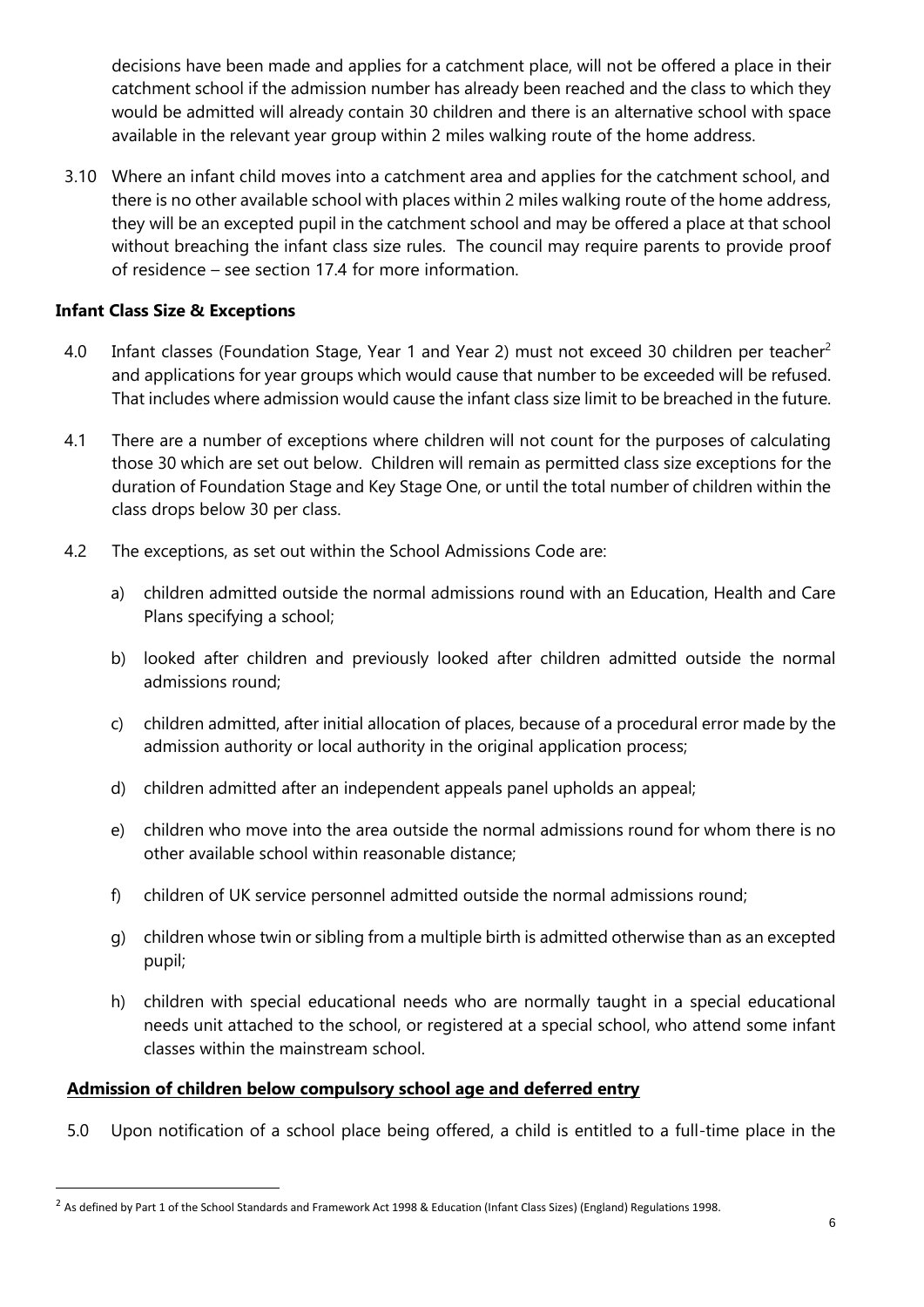September following their fourth birthday.

- 5.1 The date the child is admitted to the school can be deferred until later in the school year or the child can attend part-time, until the child reaches compulsory school age in the year the original application was made.
- 5.2 A child's school place may be deferred, but only up until the beginning of the summer term. To defer a place to later in the school year at first time admission, parents must arrange this with Huncote Primary School prior to the start of the autumn term.
- 5.3 Where a child has failed to attend school by the start of the summer term in the school year for which the original application was made, parents will have to submit a new application, unless there are exceptional circumstances which have prevented the child from doing so. Where there are no exceptional circumstances, any application will be treated as an in-year application.
- 5.4 Exceptional circumstances will include a child who has been unable to attend school because of medical reasons (ie hospitalisation, operation recovery that has taken up to two school terms).

#### **Admission of children outside their normal age group**

- 6.0 At the point of first-time admission, parents may seek a place for their child outside of their normal age group, for example if the child has experienced problems such as ill health.
- 6.1 Parents of a summer born child, that is those children born between 1 April and 31 August, may choose not to send their child to school until the September following their fifth birthday and may request that they are admitted out of their normal age group, for example into the Reception year group rather than Year 1 (this is considered as a delayed entry for the purposes of this policy).
- 6.2 To request delayed entry, parents should make an application for their child's admission to their normal age group at the usual time, in accordance with this policy. Within that application, parents should also submit a request to the council for admission outside of the normal age group. Further information about the process will then be provided to parents upon their request for admission outside of the normal age group or by contacting the School Admissions Service.
- 6.3 Decisions will be made by Embrace Multi Academy Trust (the trust) based on the circumstances of each case and considering the best interests of the child concerned, including the headteacher's view. This will take into account:
	- parents' views;
	- information about the child's academic, social and emotional development;
	- where relevant, their medical history;
	- any views of medical and other professionals;
	- whether they have previously been educated outside of their normal age group;
	- whether they may have fallen into a lower age group if the child was not born prematurely; and
	- the views of the headteacher of the school concerned.
- 6.4 Decisions made by the trust will be clearly set out in a letter. The letter will contain a full explanation to the parent of how the decision was arrived at, as well as what recourse is available if the request is refused.
- 6.5 Where the trust agrees to the parent's request for their child to be admitted to a year out of their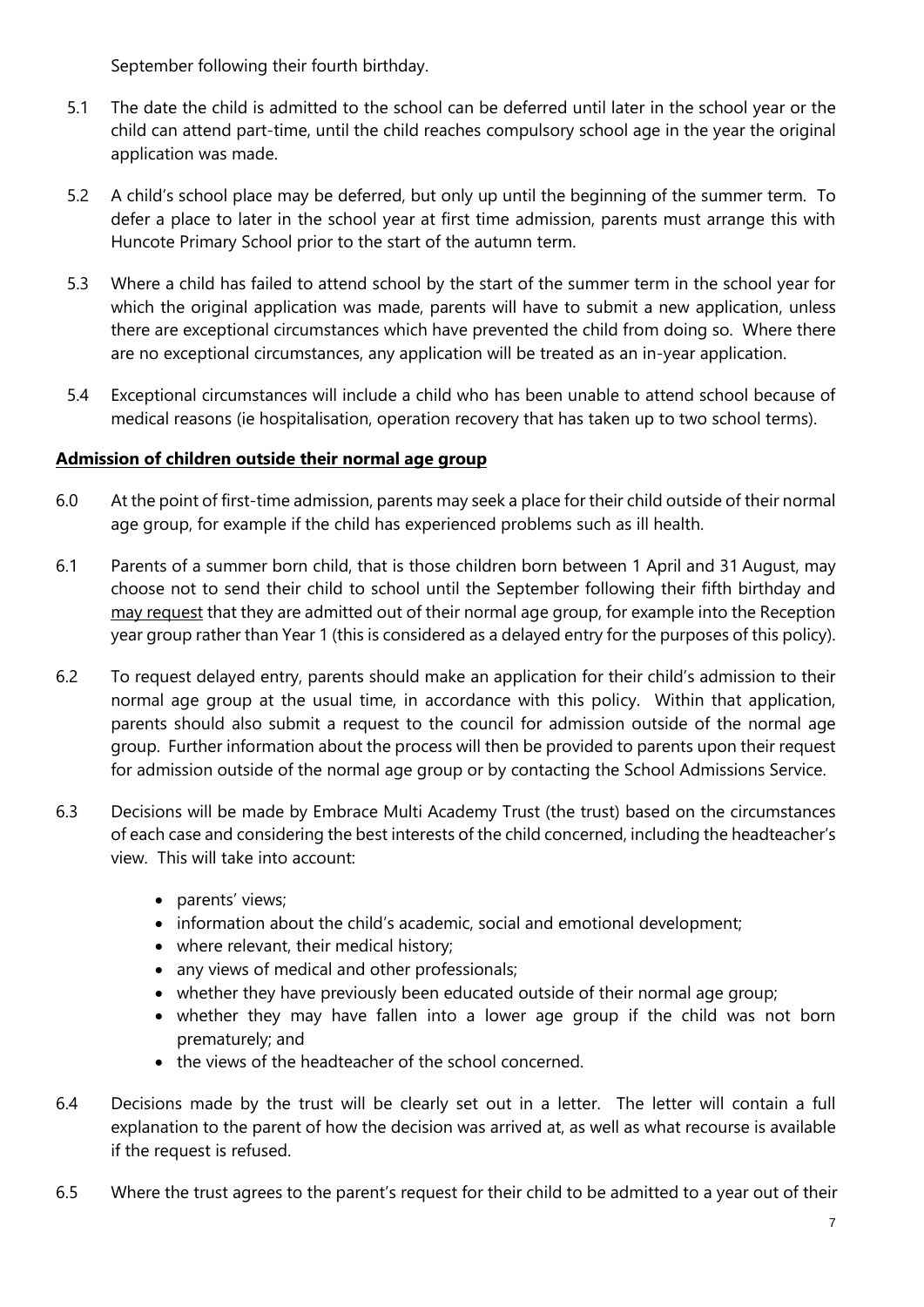normal age group, it will be necessary for the parent(s) to apply again for a place in Reception at the appropriate time a year later, as part of the co-ordinated first-time admission process. If that application is successful, the child will be admitted into Reception. However, parents must be aware that any such consent will not guarantee them a place at Huncote Primary School.

- 6.6 The council will process any such application as part of the main admissions round and alongside other applications for that age group, on the basis of determined admission arrangements, only including the priority criteria when this applies. Where an application is late, it will be considered after on-time applications.
- 6.7 Any agreement by the trust to delay entry or be admitted in advance of their chronological age group will only apply in relation to Huncote Primary School. Parents should contact the admission authority of other schools they may wish their child to attend to confirm the process that they will need to follow in relation to that school.
- 6.8 Parents' statutory right to appeal against the refusal of a place at a school for which they have applied does not apply if they are offered a place at the school, but it is not their preferred age group.

#### **In-Year (mid-term) Transfers (all year groups) whether in-catchment or not**

- 7.0 Mid-term transfer requests (in-catchment or otherwise) will be co-ordinated through the council's School Admissions Service. Before applying, parents are encouraged to arrange to visit Huncote Primary School. The best way to apply is through the council's mid-term application form (Common Application Form) available online.
- 7.1 The council will aim to notify parents of the outcome of their application in writing within 10 school days, but in any event, parents must be notified in writing within 15 school days (5 days if the child is indicated as looked after or previously looked after – see section 9.0(i) for definition), wherever possible. Delays may occur where further evidence or proof is required (ie proof of looked after status or previously looked after status, house purchase, tenancy agreement, fair access information for complex or out of authority applications etc) or during busy periods (such as during the normal admissions round or due to when schools are closed ie during school holidays).
- 7.2 Where there are multiple in-year admissions and the school does not have sufficient places for every child who has applied for one, places must be allocated on the basis of the oversubscription criteria in the determined admission arrangements only.
- 7.3 Where the mid-term application is made through the council, the decision will either offer the place or refuse the place if the school is full, because admitting the child would prejudice the efficient provision of education or use of resources. A refusal letter will also explain to the parent their right to appeal, and how they should do this.
- 7.4 Information setting out the process for applying for mid-term admissions will be set out on the council's website.

#### **Processing Parental Preferences**

8.0 Application forms for school places allow parents to express up to three preferences for school places. Parents should rank their preferences in order with 1 being highest and 3 being lowest. Where a place can be offered at more than one preference, only the highest preference will be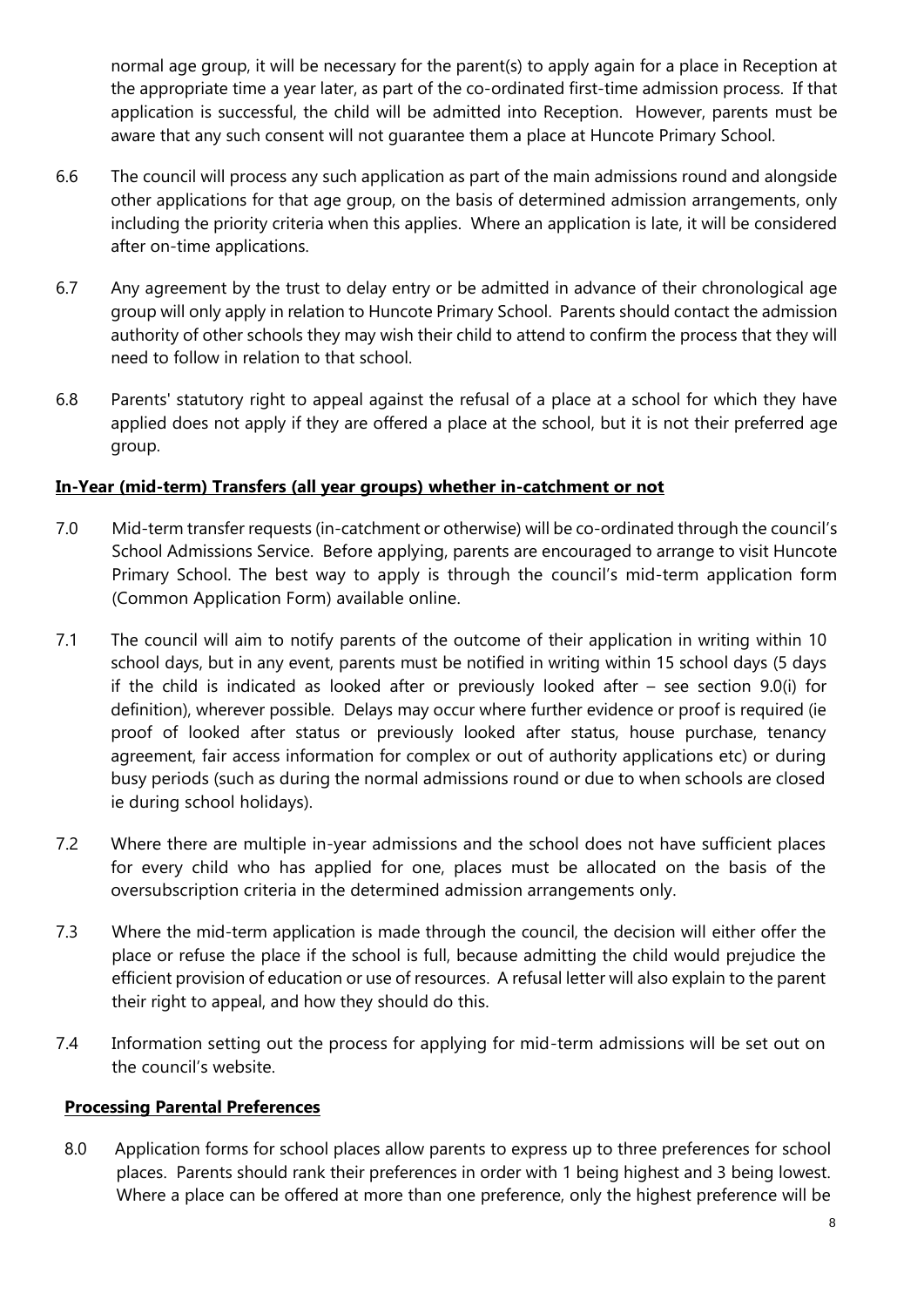offered. Applications will be prioritised according to the admissions criteria.

8.1 Relevant co-ordinated scheme applications received after the closing date for submission shall only be considered after all other applications which were received on time, unless there is a significant reason for lateness. In exceptional circumstances, late applications may be considered as on time where the parent is able to evidence the reason for lateness was beyond their control, ie children in care, forced re-location, new school opening etc. However, late applicant families who are already resident within the catchment area and have moved to another address within catchment will not be excepted children and will not be offered a place at the catchment school in those circumstances, if it is full.

Applications received beyond 4 weeks post-closing date in the normal round cannot be considered under exceptional grounds, as it is too late to add them to the process.

(For mid-term (in-year) application closing dates please see Leicestershire's mid-term coordinated scheme on the council website).

8.2 Parents may vary the order of the schools for which they have expressed a preference by logging into their account before the closing date. If, on the rare occasion they need to change preference order after the closing date, they must contact the School Admissions Service for further advice.

However, post the closing date, if a new school is added, then that school preference will be considered as a late preference.

#### **Priority Criteria for Entry Autumn 2021 Admissions and Mid-term Applications during 2021/2022 Academic Year**

9.0 Priority will be given to children whose parents applied on time and ranked in accordance with the priority criteria set out below. Where there are more applications than places or there is a tie, the next relevant criteria will be used to determine which application should be offered the place, if they still have identical ranking then lots will be drawn (see section 9.1 below):

| 1 <sup>st</sup> | Children who are looked after and those children who were previously<br>looked after children. (See note i)                                                                                                                                                       |
|-----------------|-------------------------------------------------------------------------------------------------------------------------------------------------------------------------------------------------------------------------------------------------------------------|
| 2 <sup>nd</sup> | Pupils who live in the catchment area. (See note ii)                                                                                                                                                                                                              |
| 3 <sup>rd</sup> | Pupils who will have a brother or sister attending the same school at the same time<br>at the point that they are attending. (See notes iii)                                                                                                                      |
| 4 <sup>th</sup> | Pupils who have a serious medical condition or exceptional social or domestic<br>needs that make it essential they attend the school requested. (Professional<br>documentation confirming the situation must be submitted with the application.)<br>(See note iv) |
| 5 <sup>th</sup> | Pupils who are attending a feeder school at the point of application. (See note $v$ )                                                                                                                                                                             |
| 6 <sup>th</sup> | Pupils living nearest to the school measured in a straight-line distance<br>(home to school front gate). (See note vi)                                                                                                                                            |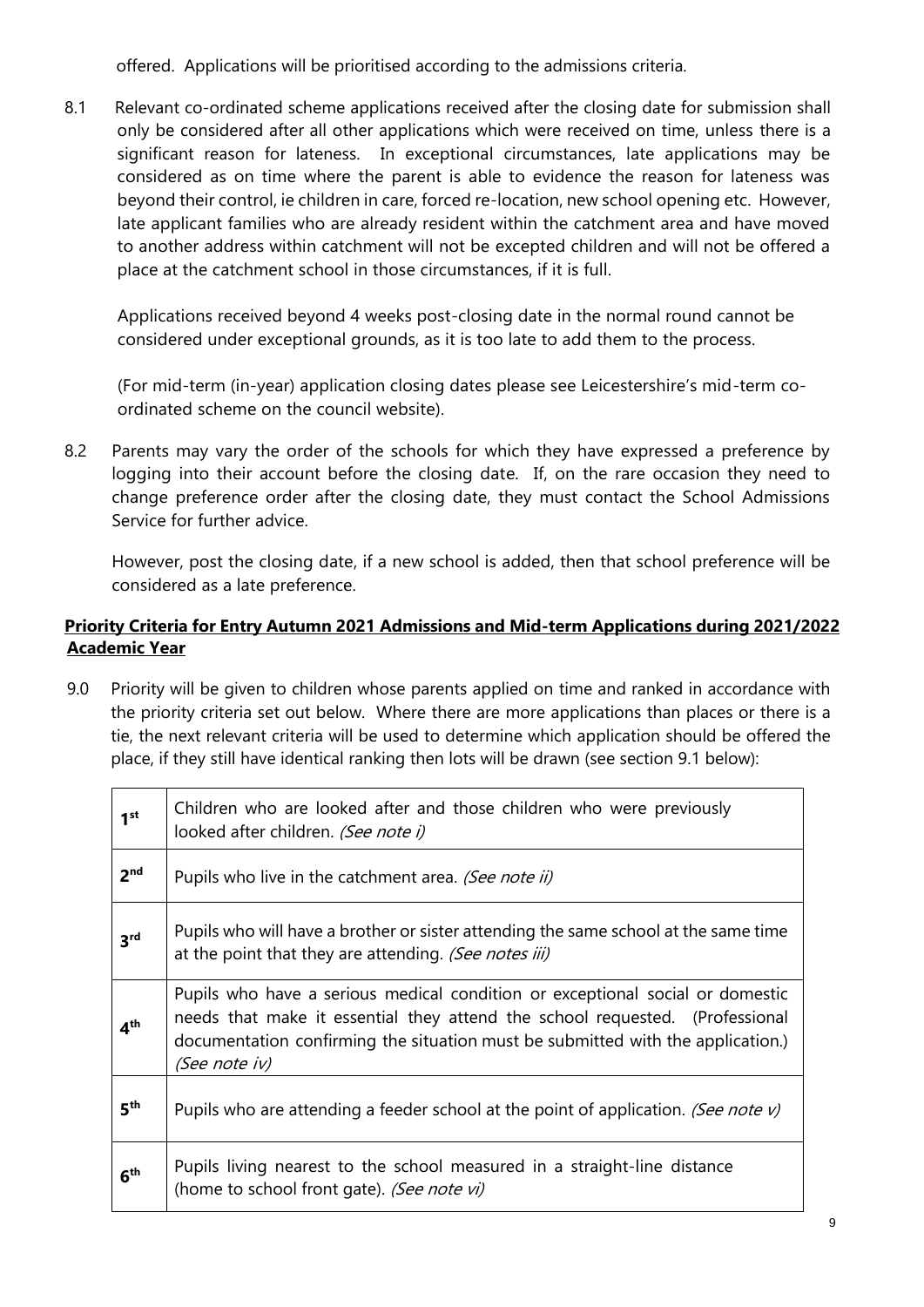#### **Notes:**

i. A 'looked after child' is a child who is (a) in the care of a local authority, or (b) being provided with accommodation by a local authority in the exercise of their social services functions (see the definition in Section 22(1) of the Children Act 1989) at the time of making an application to a school. Previously looked after children are children who were looked after but ceased to be so because they were adopted (or became subject to a child arrangement order or special guardianship order); children who were adopted (or became subject to a child arrangement order or special guardianship order) immediately following having been looked after; and those who appear (to the admission authority) to have been in state care\* outside of England and ceased to be in state care as a result of being adopted.

\* A child is regarded as having been in state care outside of England if they were in the care of or were accommodated by a public authority, a religious organisation, or any other provider of care whose sole or main purpose is to benefit society, ie a charity group that benefits society, but does not include private fostering whether in England or from outside of England.

- ii. For the purpose of processing a school application a single home address must be used. The child's place of residence is taken to be the parental home at which they normally reside. Where parents claim equal or dual residency they must prioritise one address over the other, or risk the application not being processed. For children of UK service personnel (UK Armed Forces) and crown servants a unit postal address or quartering area address that has been formally declared by an official letter will be used as the home address prior to arrival into the UK.
- iii. The term "brother or sister" includes half brother or sister, step brother or sister or legally adopted child being regarded as the brother or sister living at the same home address.
- iv. If criterion 4 is used, professional supporting documentation from the lead professional must be supplied and must be submitted with the application. The following list are the areas that are considered exceptional:
	- **■** Crown Servants
	- Children subject to Child Protection Plans
	- Hard to Place children who fall under the Fair Access Protocol
	- **EXECT** Parents suffering domestic violence. (This is dependent on documentary evidence by a lead professional)
- v. For criterion 5 above, the child must be on roll at the feeder school at the point of application.
- vi. For criterion 6 above, measurement of distance of up to three decimal places will be in a straight line from the centre point of the property to the school's main designated front gate, using a computerised mapping system (Routefinder). Where there is equal distance then lots will be drawn, supervised by an independent officer (see section 9.1).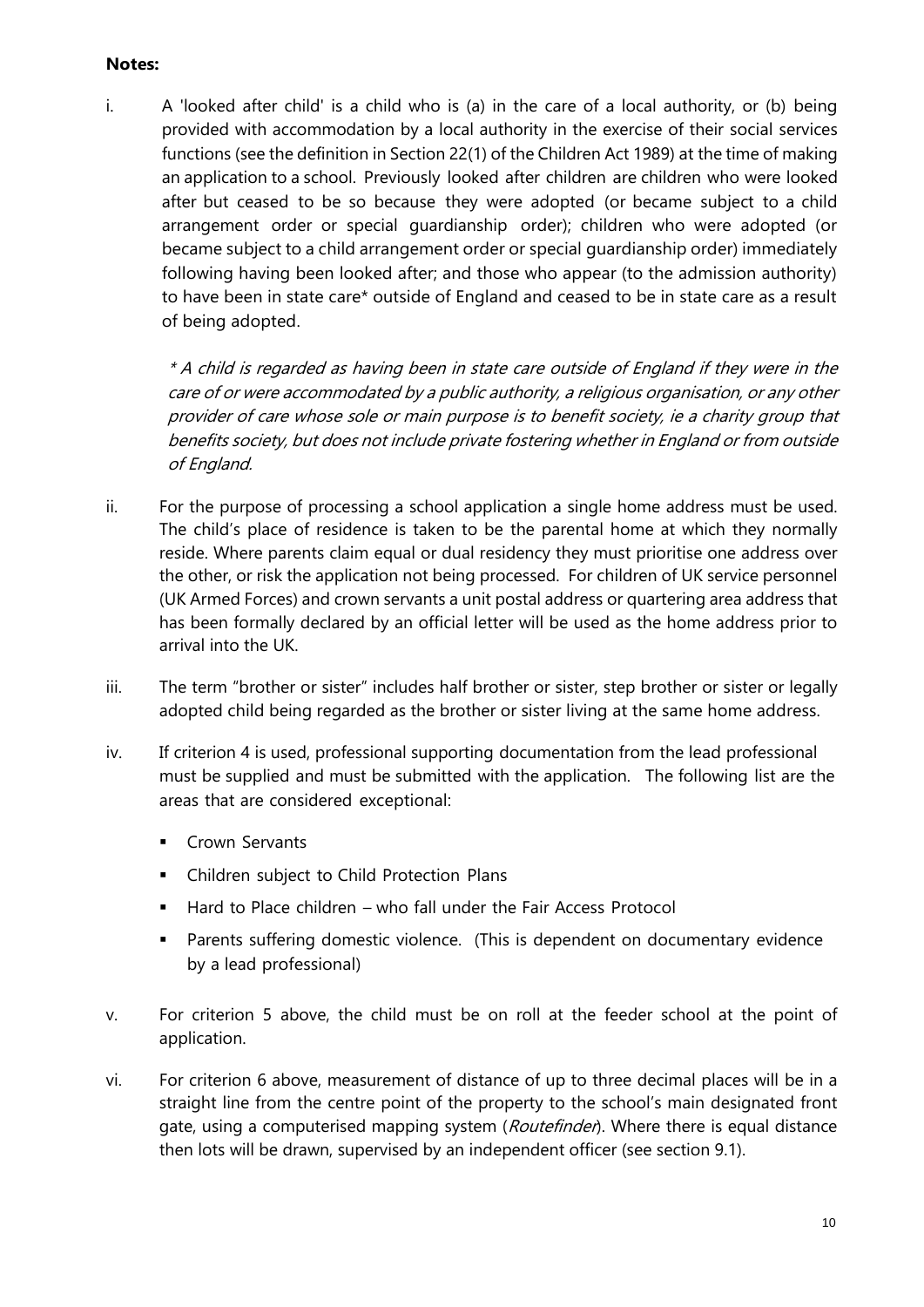#### **Tiebreaker**

9.1 If, two or more applications have identical ranking following applying all the above criteria in priority order, lots will be drawn. The drawing of lots will be undertaken by a senior officer in the Children and Families Department, supervised by an officer of the council from another department that is independent of the council's School Admissions Service.

#### **Children Who Move Out of or Into the Catchment Area, including Late and or Mid-Term Applications**

- 10.0 A child who is already attending a school and whose place of residence changes to an out-ofcatchment address is entitled to continue attending that school. However, any subsequent application, as a mid-term or at the point of transfer to a junior or secondary school, must be made using the new address.
- 10.1 Where a family have made an application they must notify the council of any change in their address as soon as possible after the move.
- 10.2 Where a family have applied for or been offered a place at Huncote Primary School and move home during the course of the admissions process (ie after the closing date for first time admissions or transfers but before they start) they must notify the council immediately.
- 10.3 During the normal round, the latest date a proof of change of address can be accepted for the purposes of an application that has already been submitted is the third Friday in March for first time admissions. Home moves will not be accepted without proof (see section 17.4). Where proof is received beyond the above date, the application will be considered as late.

#### **Withdrawal of places**

- 11.0 Once a place has been offered at a school the council may withdraw that place prior to starting school where it has been established that:
	- the place was offered in error;

or

• it is established that the place was obtained through a fraudulent or intentionally misleading application;

or

 $\overline{a}$ 

• where the parent has not responded within a reasonable time<sup>3</sup>.

#### **Mid-term Applications**

- 12.0 For applications made outside of the normal round of admissions, ie seeking to move school part way through an academic year, where a place exists at Huncote Primary School it will be offered.
- 12.1 Where an application is made, but Huncote Primary School is oversubscribed, a school place may still be offered subject to the following:
	- (i) Huncote Primary School is the catchment school for the new address; and

<sup>&</sup>lt;sup>3</sup> Including a failure to respond within a reasonable time to a request for information, such as to provide proof of an address.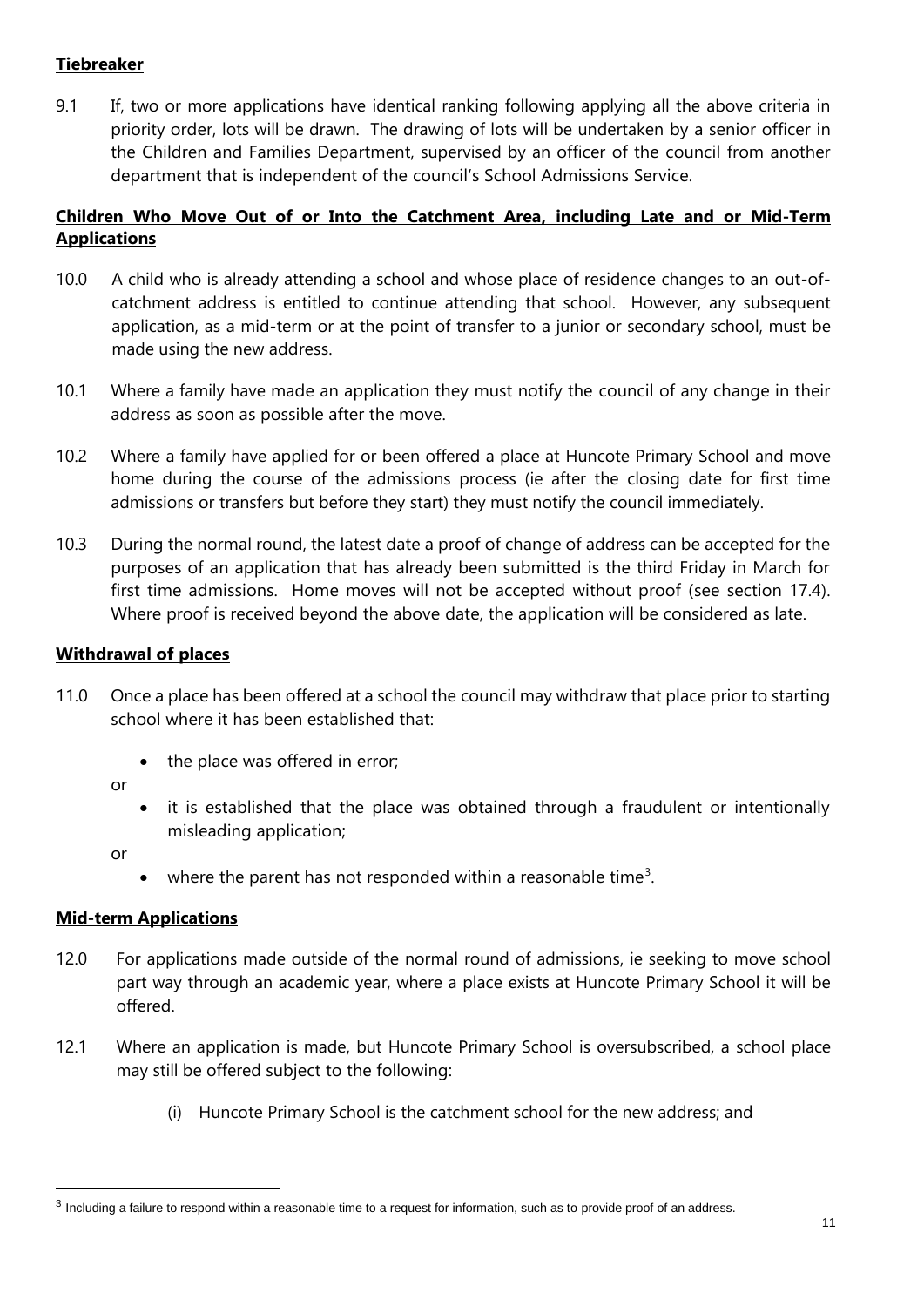- (ii) Documentary evidence of the house move is provided (see section 17.4); and
- (iii) There is no alternative school within a reasonable distance which has available places in the relevant year group. Reasonable distance for these purposes is 2 miles for a primary school, measured as the shortest safest walking route from a geocoded point at the centre of the home address to the school's front gate using an electronic mapping tool - Routefinder, and
- (iv) The application is made within 90 calendar days of the family first moving into the property and the application requests a start date of no later than half a school term from the point the application was received; or
- (v) That the child has/will have a sibling attending the school at the same time.
- 12.2 Applications submitted in accordance with this section will usually be processed within 20 school days, although there may be delays during the main round for applications and appeals. The council will notify parents of the outcome of their application confirming that the application has been accepted or setting out the reason it has been refused.

#### **Appeals (including class size appeals)**

- 13.0 All parents will have a right of appeal if an application for a school place is refused and this will be detailed in the refusal letter. Appeals that are to be heard as part of the normal round will be heard in accordance with the appeals timetable published on the council's website.
- 13.1 Parents may contact the council's School Admissions Service if they require clarification of the procedure that will be followed in respect of an appeal.
- 13.2 Where an application for admission is refused on the grounds it would cause the infant class size limit to be breached, the grounds on which the appeal may succeed are extremely limited. Please see 'Appeal a School Case' section on the council's webpage.

#### **Second Applications (Further Appeals)**

- 14.0 Ordinarily, parents may only make one application for any particular school per academic year. In exceptional circumstances, and at its sole discretion, the council may allow a further application to be made where there has been a significant and material change in the circumstances of the parent, the child or the school.
- 14.1 The following is a non-exhaustive list of what may be considered to be exceptional:
	- change of address, ie where the change of address is into the catchment of the school;
	- new significant and material evidence has come to light in your personal circumstances;
	- a significant change in medical circumstances (apart from medical attention for distress or anxiety as a result of unsuccessful applications/appeals);
	- a significant and/or material change in the circumstances of the school, ie significant extensions/new build, an increase to their admission number, an increase in the number of teaching staff.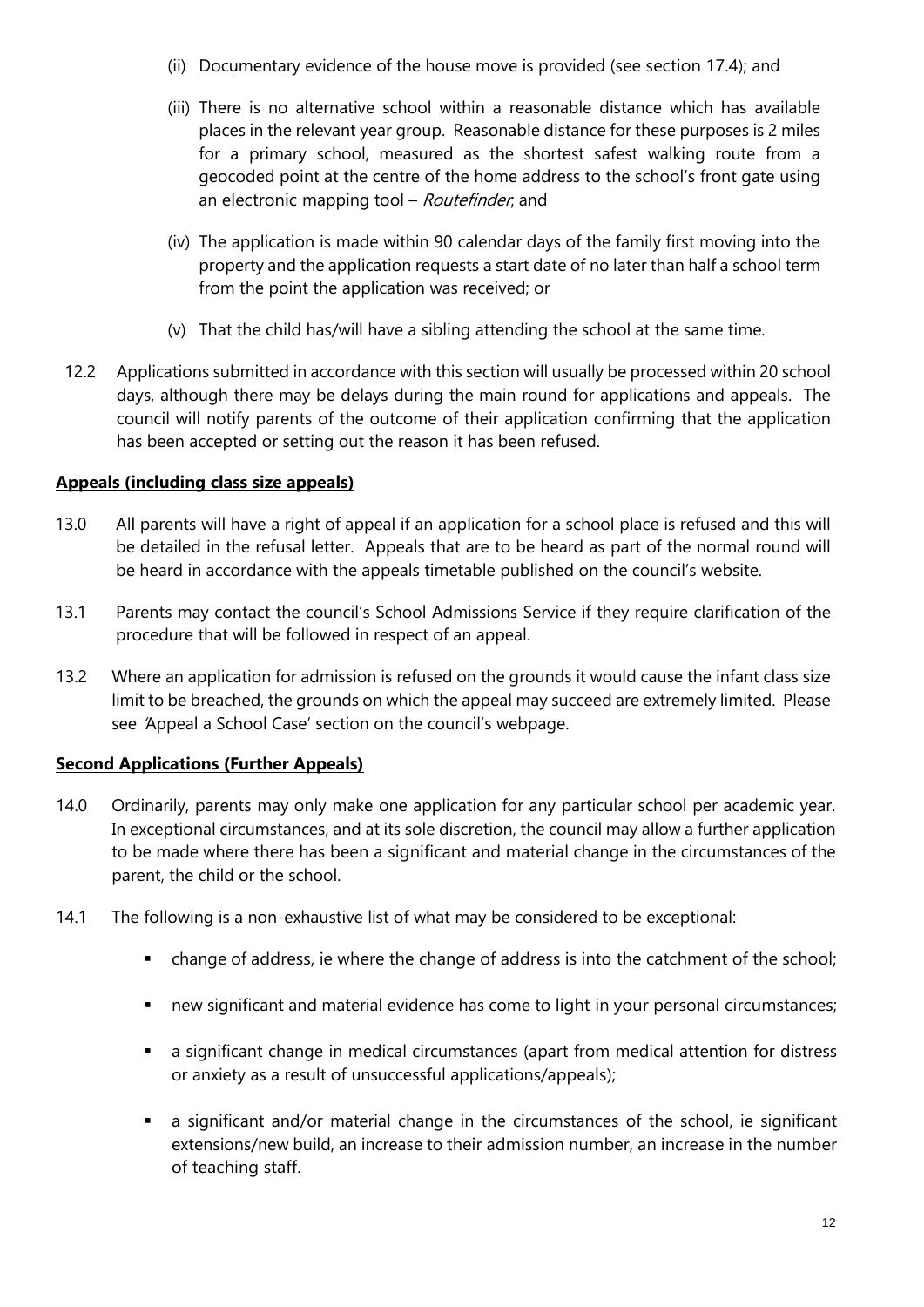14.2 In such instances, parents must provide the council with written details of the significant and material change together with any evidence of that change. Where the significant and material change is accepted by the council, a second application will be permitted and must be made in the usual way and will be processed in the normal manner and, where necessary, in accordance with the priority criteria.

#### **Errors**

- 15.0 Where the council has made an error in the processing of an application for a school place, and it is established that had the error **not** occurred it would have resulted in the applicant being offered a school place, the council will offer a place at the school.
- 15.1 Applicants are responsible for the accuracy of all and any information which they submit. The council takes no responsibility for incorrect information submitted (ie an incorrect date of birth, failure to mention sibling(s), failure to provide supporting evidence etc) or the impact that such information may have on the determination of their application. Where applicants become aware of such errors, they should notify the council as soon as possible.

#### **Exceeding the Admission Number**

- 16.0 At the point of first-time admission, if there are more requests for in-catchment children than the admission number, the admission number will not usually be exceeded, except in exceptional circumstances.
- 16.1 For applications made outside of the normal admissions round (eg mid-term applications) where the admission number has been reached, applications will be refused, subject to section 12.1.
- 16.2 In certain exceptional circumstances the council may determine, or Huncote Primary School may request, that the admission number be exceeded. Any such request by Huncote Primary School must be made by written request to the council's School Admissions Service. Where necessary, the council will publish details of any variation to increase the admission number of a particular school on its website.
- 16.3 For the avoidance of doubt, discretion to exceed the admission number shall rest solely with the governing board of Huncote Primary School. In reaching any decision, Huncote Primary School will consider the views of interested parties, the views of the trust, the impact on the education of children in the school and the availability of other places within the area.
- 16.4 Parents will still submit their application in the usual manner. The council will determine those applications in the following way:
	- (a) Where the decision to increase the admission number is made before the National Offer Date, applications will be processed in the normal way with on-time applications being considered first and with places being offered in accordance with the priority criteria up to the increased admission number. If there are any places available after on-time applications, places will be offered to those late applications ranked according to the priority criteria;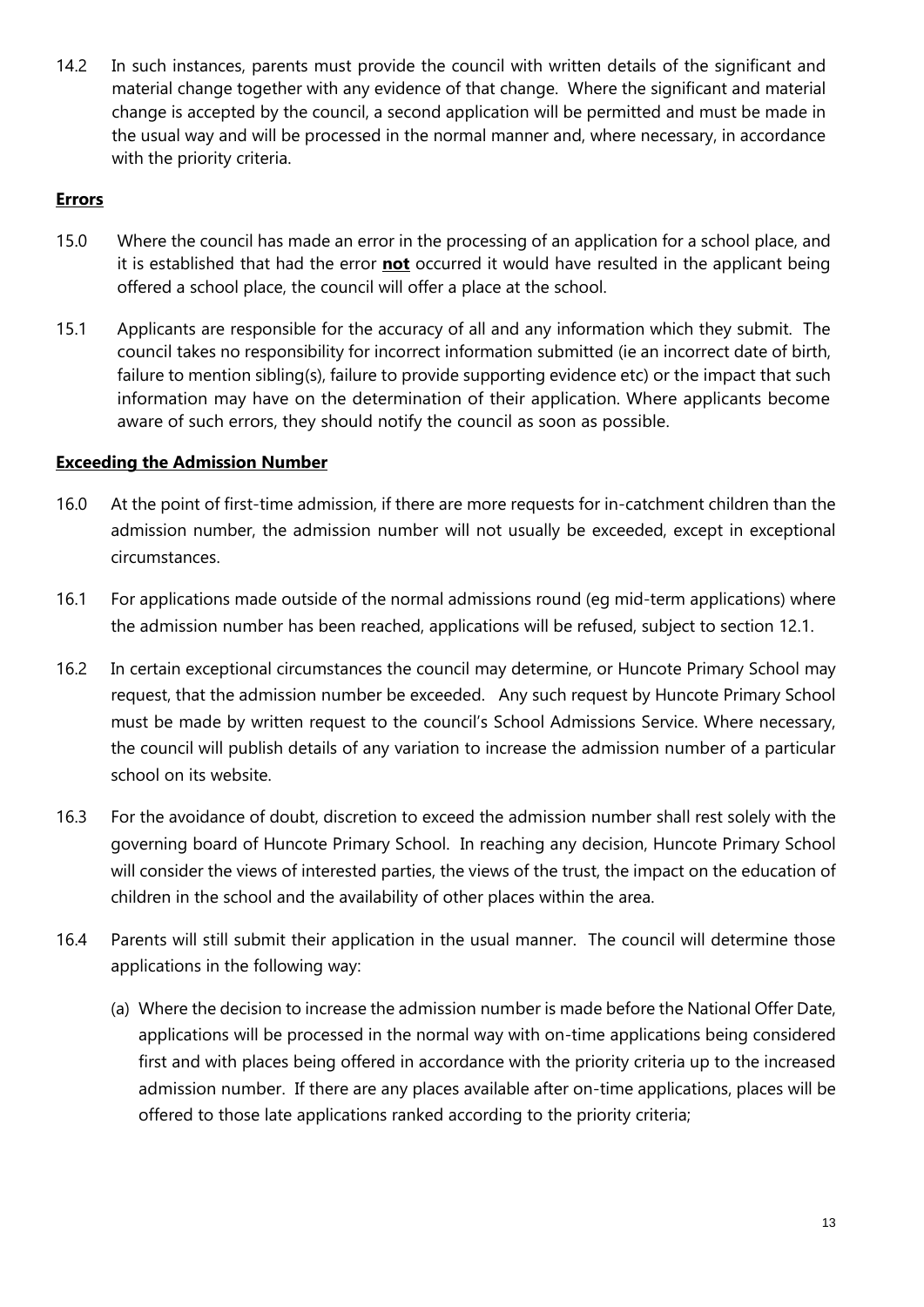- (b) Where the decision to increase the admission number is made after the National Offer Date, the council will offer any additional places as per the priority on the waiting list, up to the increased admission number alongside any further applications received;
- (c) Where the decision to increase the admission number is made at a time when no waiting list is being held, the council will offer places on a first come, first served basis, up to the increased admission number.
- 16.5 For the purpose of this section, exceptional circumstances may include but are not limited to:
	- (a) An independent appeal outcome in the parent's favour;
	- (b) The admission of children who are subject to Leicestershire's Fair Access Protocol;
	- (c) The admission of children who would have siblings in the school;
	- (d) Infant class size exceptions (see section 4).

#### **Miscellaneous**

#### **Catchment Area Definition and How to Find Out the Catchment Area School for Your Home Address**

- 17.0 Each school has its own catchment area, which is defined as the geographic area from which pupils/students are eligible to be considered under criterion 2 (section 9). The home address determines into which catchment area you reside (definition of home address see section 9 note (ii)).
- 17.1 If you are unclear in which catchment area your home address falls please contact the council's Customer Service Centre, on (0116) 305 6684.
- 17.2 Where a family has equal split residency arrangements and the child resides either in the same school catchment or lives in two catchment areas, parents must prioritise one address.

#### **Areas of Dual / Multiple Catchment Entitlement**

17.3 In areas where there is dual or multiple catchment entitlement, equal preference process will be applied at the normal round of applications. For children who move into an area outside of the normal admissions round, the normal criteria will be applied (see section 9). In both circumstances, the highest-ranking preference where possible will always be offered.

#### **Determining Home Address/Parental Proof of Residence**

17.4 In determining an application for a school place, the council may request evidence of an address or of a move into a catchment area or arriving in the UK.

Such evidence may include but not be limited to:

- Opening council tax bill;
- Signed and dated copy tenancy agreement;
- Copy of a letter of completion of house purchase from a solicitor.

In addition to the above, the following may also be asked for: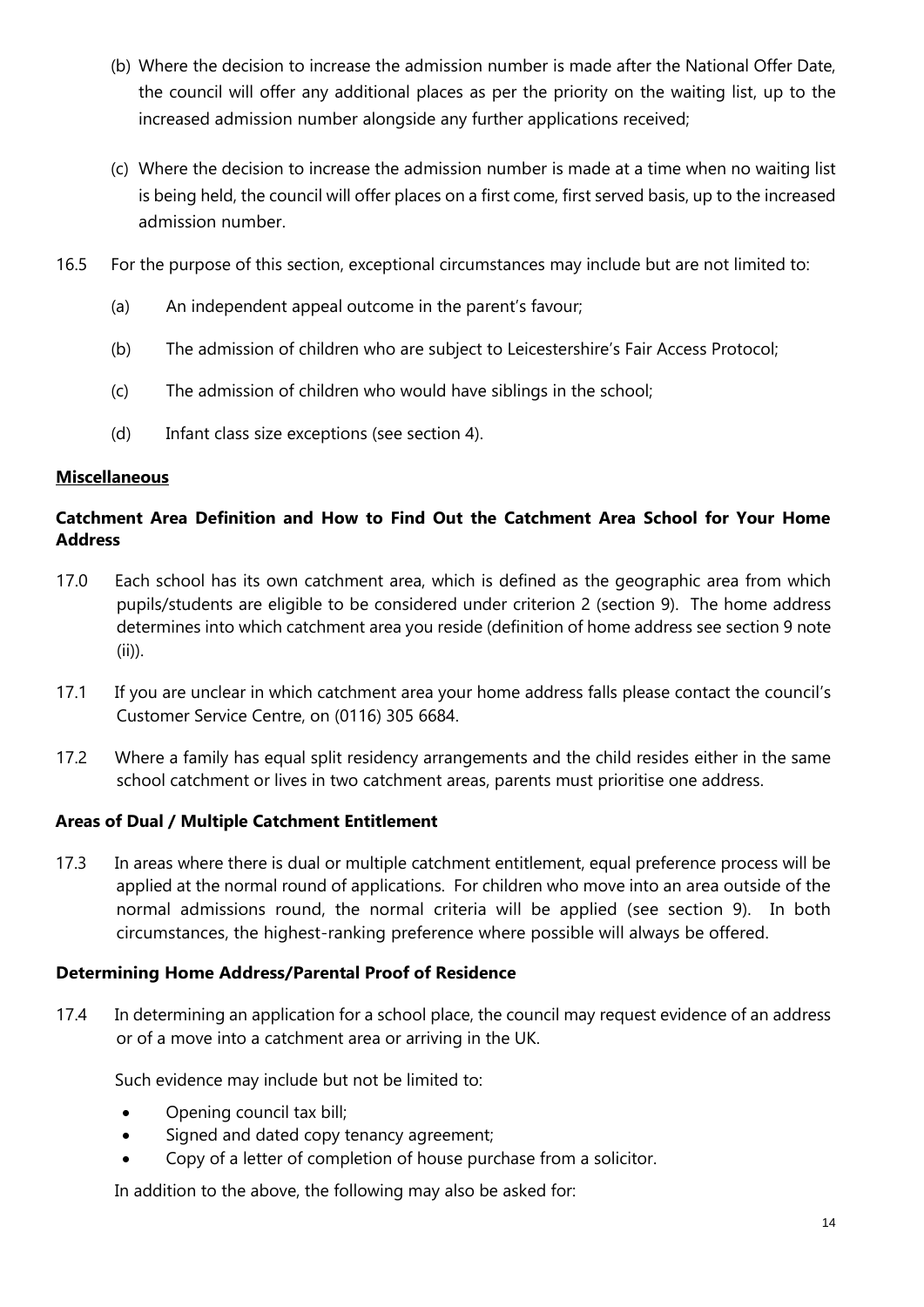- Copy of child benefit letter;
- Copy of current driving licence;
- Copy of registration at GP practice or hospital consultant.

Where a family has moved in with relatives or friends (including new to UK):

- A declaration from parents and householder / homeowner / relative / friend confirming the applicant family now reside at the address;
- A copy of most current council tax bill from the occupier;
- Stamped passport or visa;
- Boarding passes.

Where the council does not consider it has been provided with satisfactory proof of address, the application will not be processed until the council is satisfied that adequate proof has been obtained.

#### **Clarification of home address where the family's current address is deemed temporary or multiple addresses**

- 17.5 For the purposes of this policy the following will be accepted as the home address:
	- (a) Purchase of a second property by a family, while the first property is retained, where the family moves to the second address and provides proof of residence - as set out in section 17.4; or
	- (b) Rented accommodation while a previous property is retained. The family must provide satisfactory evidence to the council that the rented accommodation is their primary residence through proof of residence, and by demonstrating that the old property is not being occupied by them. In that instance, the council must be provided proof of zero/vacant occupancy (ie discounted council tax, see section 17.4); or
	- (c) Temporary living arrangements whether living with relatives or not, ie whilst re-furbishing, building or decorating the permanent home address. The home address will be taken as the one where the family can provide proof of residence - see section 17.4; or
	- (d) Where, because of reasons beyond parental control, a house move has been imposed on the family or children (ie fleeing domestic violence (refuge address), safe home (witness protection), home repossessions, losing a home through an 'act of God', ie home destroyed, etc.), subject to supporting documentation; or
	- (e) Where the parent has been hospitalised and the children have been placed with a relative or carer, the temporary address will be accepted for the purposes of a school application on proof of hospitalisation, ie a letter from a medical professional, and a declaration from the relative or carer of the arrangements.

#### **Oversubscription Lists**

- 17.6 The council will maintain an oversubscription (waiting) list for first time admissions.
- 17.7 The oversubscription (waiting) list is ranked in the same order as the published oversubscription criteria and not by date of application. The list will be held after the national offer date until the 31 December of that year.
- 17.8 Applications received after the national offer date will be determined as mid-term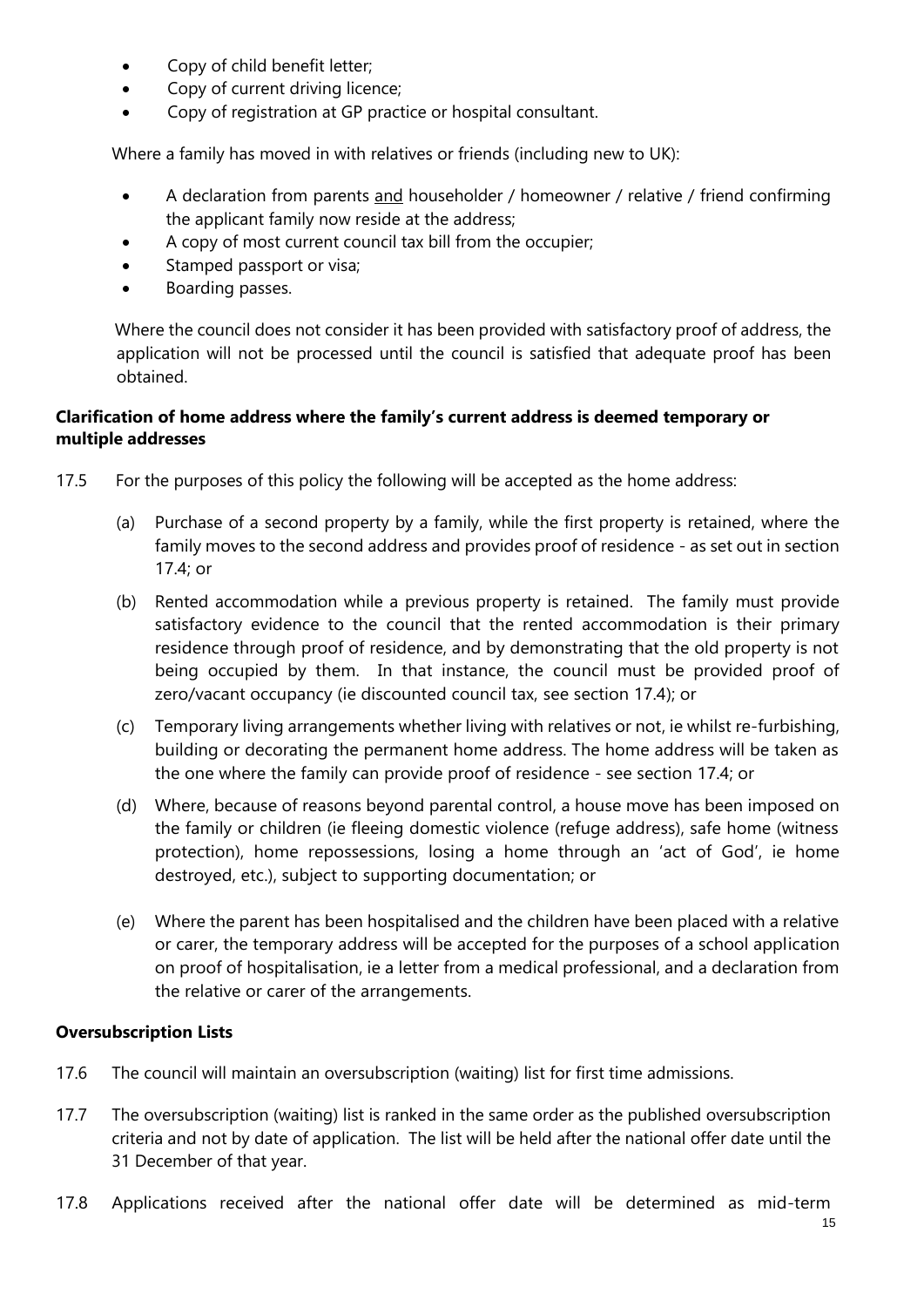applications. Any applications that are refused before 31 December will also be automatically placed on the oversubscription (waiting) lists.

17.9 The council does not hold waiting lists past 31 December in relation to any mid-term applications. If at any point while on the oversubscription (waiting) list, the family's circumstances change and the council has been made aware, the application will be re-assessed and the lists will be re-ranked in accordance with the priority criteria. Where a family has failed to notify the council of such a change and is subsequently offered a place, that place may be withdrawn in accordance with section 11.

#### **Circumstances in which an application might be refused – children with challenging behaviour and twice excluded pupils**

- 17.10 Where a child has been permanently excluded from two or more schools, there is no obligation on the council to comply with parental preference for a period of two years from the last exclusion. This does not apply where exclusion was before the child was of compulsory school age, for children who have been re-instated following a permanent exclusion or for children with Education, Health and Care Plans.
- 17.11 In addition to this, applications for vulnerable children who have been unable to secure a school place outside of the normal admissions round may be referred for consideration under the Fair Access Protocol. Further details about this can be found on the council's website. Parents should be aware that where children are considered under the protocol, the protocol has no obligation to comply with school preference rights (although it will be considered) in seeking to secure a school place. However, there is nothing to prevent a parent from applying for a different school at that time – any such application will be considered in accordance with the usual process.
- 17.12 Where a governing board does not wish to admit a child with challenging behaviour\* outside the normal admissions round, even though places are available, it must refer the case to the council for action under the Fair Access Protocol.

\* Behaviour can be described as challenging where it would be unlikely to be responsive to the usual range of interventions to help prevent and address pupil misbehaviour or it is of such severity, frequency, or duration that it is beyond the normal range that schools can tolerate. We would expect this behaviour to significantly interfere with the pupil's/other pupils' education or jeopardise the right of staff and pupils to a safe and orderly environment.

- 17.13 For those of primary school age, the Primary Fair Access Panel will consider the most appropriate school and will aim to facilitate a re-integration.
- 17.14 Parents are not precluded from applying for a school place even whilst the Fair Access Protocol is ongoing.

#### **Children with Education Health and Care Plans (EHCP) (Special Educational Needs and Assessment (SENA))**

17.15 All applications that have an EHCP will be forwarded to SENA for their consideration and processing.

#### **Children from Overseas**

17.16 Applications from non-UK nationals will be processed in accordance with this policy.